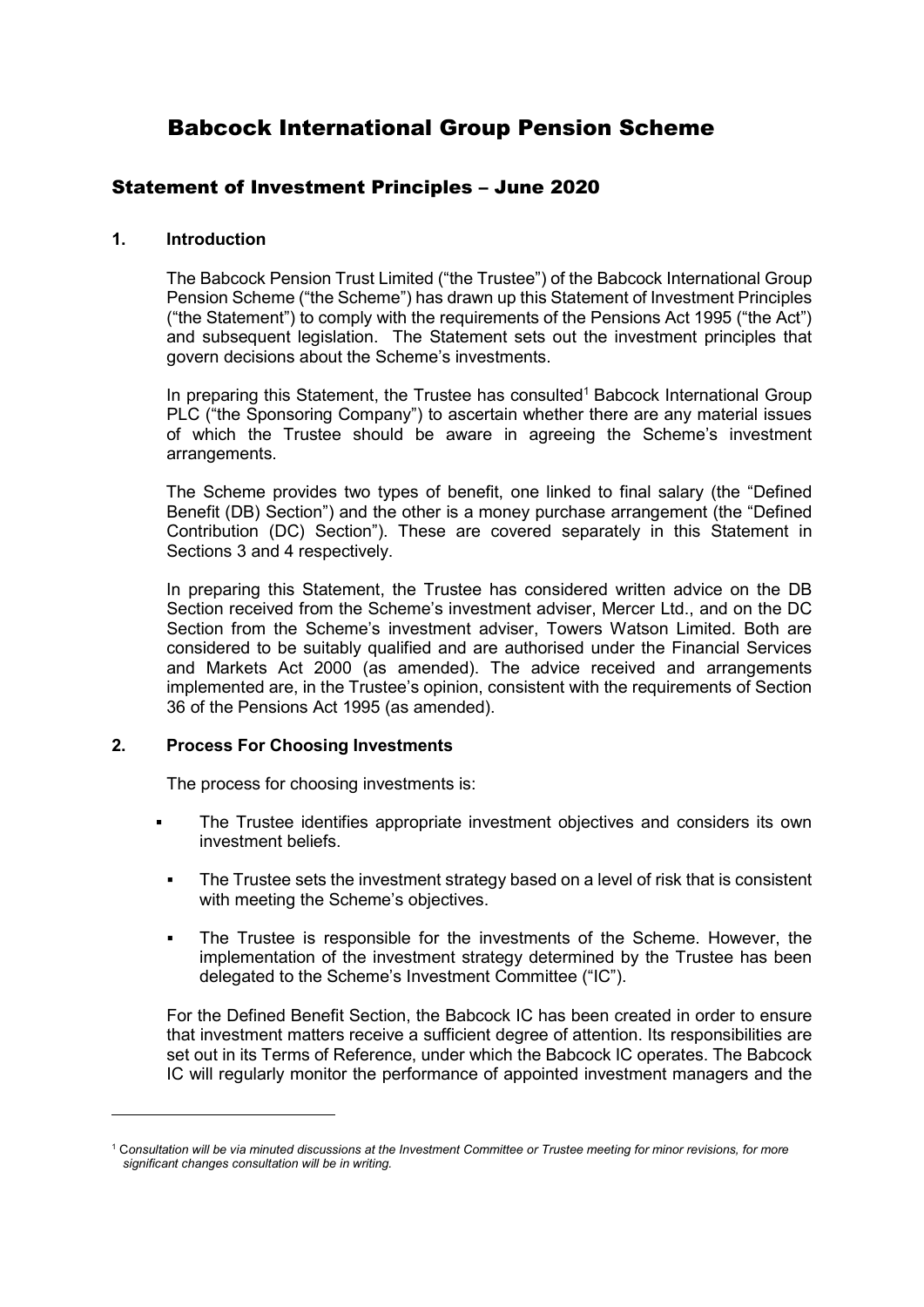continued appropriateness of the asset classes used by the Scheme to achieve the investment objectives.

For the Defined Contribution Section, the Defined Contribution Committee ("DC Committee") has been created to manage its operation under the oversight of the Trustee. Its responsibilities are set out in its Terms of Reference, under which the DC Committee operates.

The Trustee sets formal performance objectives for its investment advisers (for the DB and DC sections) and these objectives are subject to regular monitoring by the Babcock IC and the DC Committee respectively.

#### 3. Defined Contribution Section

#### 3.1 Investment Objectives

The Trustee recognises that members have differing investment needs and that these may change during the course of members' working lives. The Trustee also recognises that members have different attitudes to risk. The Trustee believes that members should make their own investment decisions based on their individual circumstances but acknowledges that few members do take active decisions regarding their investments.

The following encapsulates the Trustee's objectives:

- To make available a range of investment funds that enable members to tailor their own investment strategy to meet their own personal and financial circumstances.
- Offer funds that facilitate diversification and long term capital growth (i.e. in excess of price and wage inflation) in order to maximise the value of members' assets.
- Offer funds that enable members to reduce risk in their investments as they approach retirement. Specifically, make available investments that provide protection for members' accumulated assets against sudden (and sustained) reductions in capital values or in the amount of pension that can be purchased.
- Offer funds that provide members good value-for-money both in terms of financial cost and administrative, operational and other relevant features.
- To restrict the number of funds to avoid unnecessarily complicating members' investment decisions.
- To provide a default investment option for members who do not make their own investment decisions.
- **To offer funds that appropriately reflect the Trustee's investment beliefs.**

The Trustee is responsible for deciding the range of funds to offer, but has no influence on how the investment managers choose the underlying investments within the funds as the assets are pooled with many other investors to obtain economies of scale. Nevertheless, notwithstanding how the assets are managed, the Trustee has taken investment advice regarding the suitability of the relevant investment vehicles.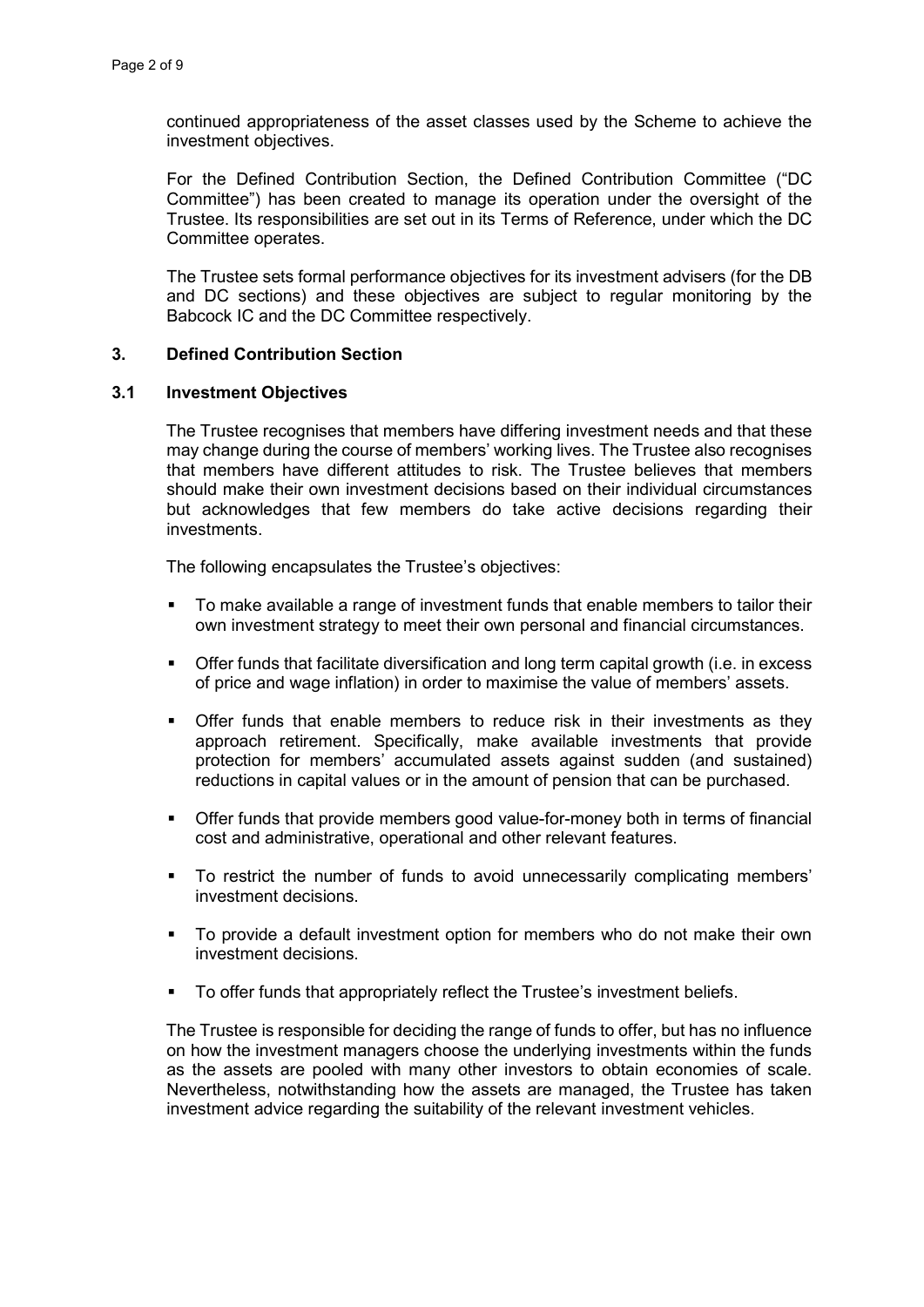The Trustee regularly obtains professional advice and through the DC Committee monitors and reviews the suitability of the funds provided. The DC Committee may change the managers or investment options.

The Trustee prepares a Chair's Statement on an annual basis for the DC section of the Scheme. Amongst other things it covers the Trustee's assessment of the Scheme's default fund and the charges and costs associated with all the funds available for members. A copy can be accessed at www.myoneday.co.uk

### 3.2 Risk

The Trustee has considered risk from a number of perspectives. These are:

- Risk of capital loss in nominal terms. The protection of capital, over at least the medium-term (i.e. periods over 3 years), is fundamental in supporting the long-term growth of the members' individual accounts.
- Risk of erosion by inflation. If investment returns lag inflation over the period of membership, the real (i.e. post inflation) value of the members' individual accounts will decrease.
- Annuity pricing risk. This refers to the risk of a downturn in markets in the period leading up to retirement resulting in a reduction in the amount of pension that can be purchased.
- Conversion risk. The risk arising from market movements, relative to a member's retirement objective (i.e. annuity purchase, cash lump sum, etc.)
- Market risk. The value of securities, including equities and interest bearing assets, can go down as well as up. Members may not get back the amount invested. However, the Trustee realises that this risk is implicit in trying to generate returns above that earned by cash and accepts this by investing in assets other than cash.
	- **ESG risk. See section 7 for the Trustee's overall view on ESG. With regard** to the DC funds the Trustee writes periodically to the Fund managers to assess how they meet the Trustee's principles.
- Liquidity risk. The Scheme must be able to meet its liabilities as and when they become due. Members invest in a range of pooled investment vehicles that facilitate the availability of assets to meet benefit outflows.

The Trustee has considered these risks when setting the Investment Strategy and ultimately when choosing the funds to make available to members as detailed in the following section.

### 3.3 Investment Strategy

The Trustee believes, having taken expert advice, that it is appropriate to offer a range of investment funds to allow members to tailor their own investment strategy if they wish. Other members may prefer to use the packaged Lifestyle strategies or to remain in the default option.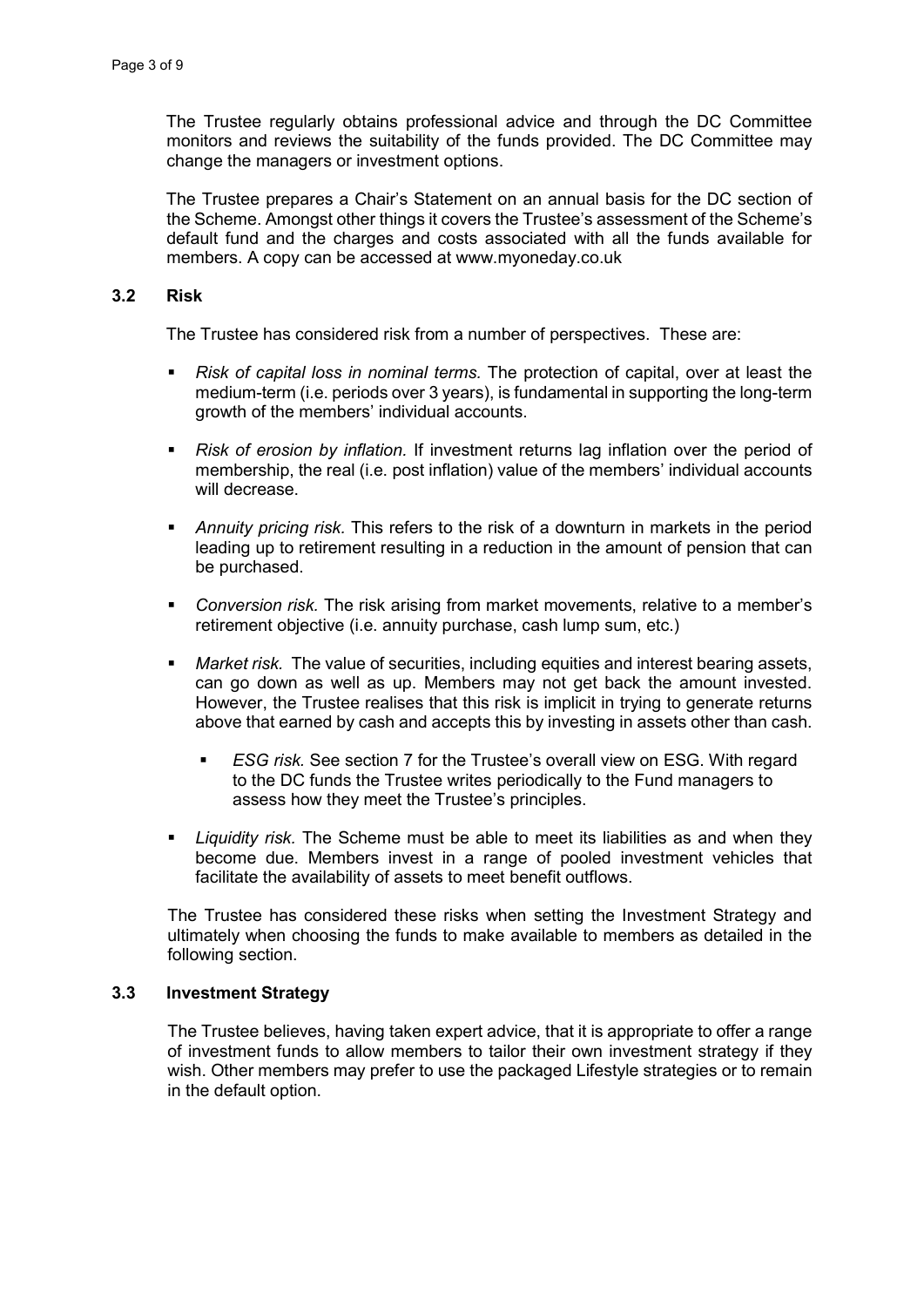### 3.3.1 Lifestyle Strategies (including default)

The Trustee recognises that, while the fund range should help members choose funds, from an administrative and practical perspective there is merit in providing a default option and self-select Lifestyle strategies for members who are unlikely to want to make their own choice of funds. With the introduction of auto-enrolment there is also a requirement to have a default option available. The Trustee has decided that this default should take the form of Lifestyle strategies which are also available for members to choose deliberately. In reviewing the default, the Trustee gave due consideration to the profile of the Scheme membership and its likely needs in accordance with the Pensions Regulators Code of Practice.

All the Lifestyle strategies progressively and automatically switch members from higher risk/higher returning funds to lower risk/lower returning funds as the member approaches their selected retirement date.

The Trustee has decided to offer the following Lifestyle strategies to members:

Target Lump Sum – for members likely to draw the whole pot as cash at retirement (default option).

Having taken appropriate advice, the Trustee has decided that the Target Lump Sum (default) Lifestyle strategy will be:

- Invested in the Global Equity Fund until 20 years before retirement
- Gradually switched from the Global Equity Fund to the Diversified Growth Fund for the period from 20 to 10 years before retirement
- Invested in the Diversified Growth Fund for the period 10 to 5 years before retirement
- Gradually switched to hold 40% in the Diversified Growth Fund and 60% in the Money Market Fund over the final five years before retirement.

The expected return of the fund is to achieve returns similar to the underlying funds and their respective benchmarks set out in section 4.3.2

The Trustee and DC Committee will review the appropriateness of the default option periodically.

Target Flexibility – for members likely to facilitate drawdown of capital at retirement (self-select option).

Having taken appropriate advice, the Trustee has decided that the Target Flexibility Lifestyle strategy will be:

- Invested in the Global Equity Fund until 20 years before retirement
- Gradually switched from the Global Equity Fund to the Diversified Growth Fund for the period from 20 to 10 years before retirement
- Invested in the Diversified Growth Fund for the period 10 to 5 years before retirement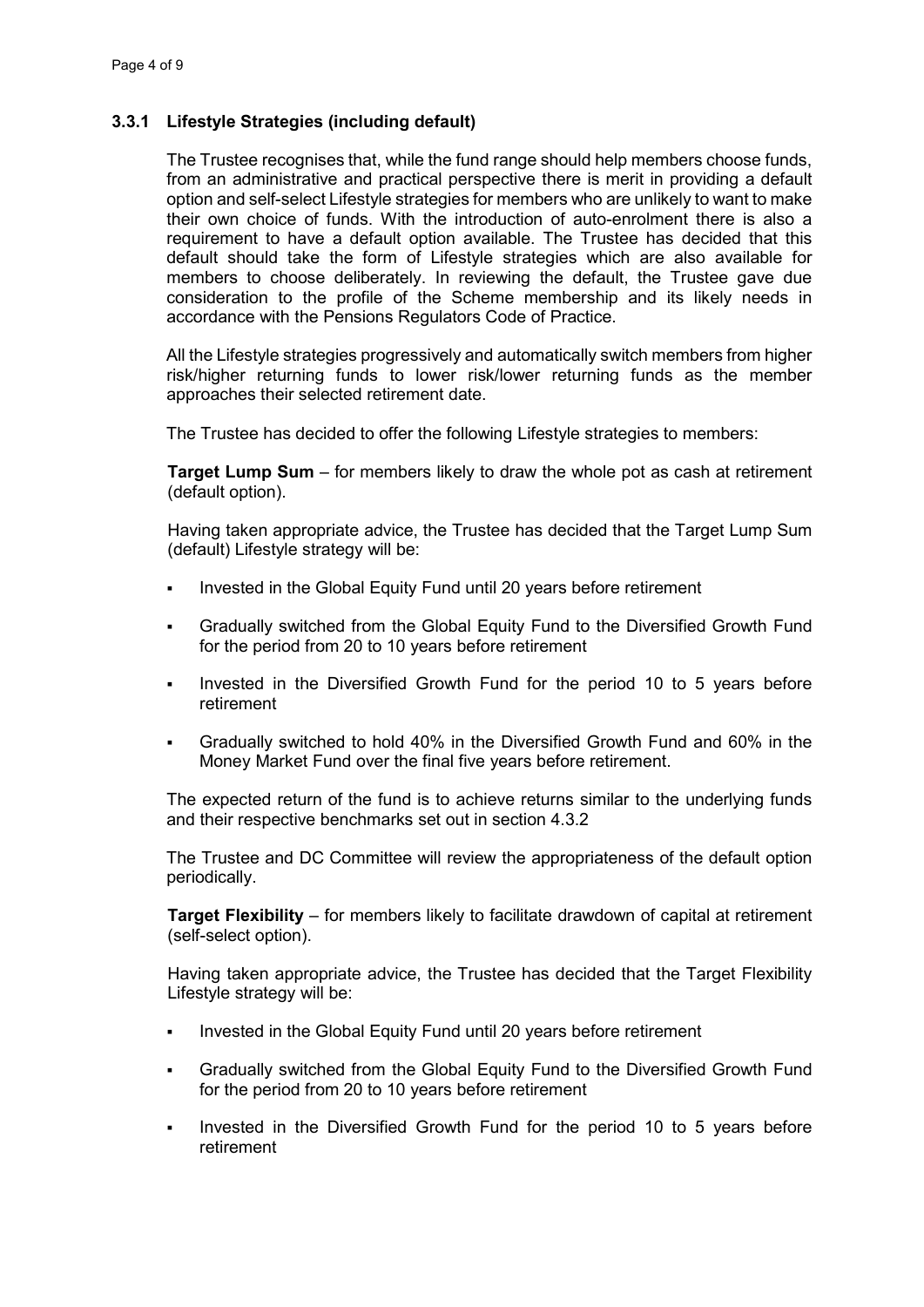Gradually switched to hold 70% in the Diversified Growth Fund, 20% in the Target Level Annuity Fund and 10% in the Money Market Fund over the final five years before retirement.

The expected return of the fund is to achieve returns similar to the underlying funds and their respective benchmarks set out in section 4.3.2.

Target Annuity – for members likely to purchase an annuity at retirement (self-select option).

Having taken appropriate advice, the Trustee has decided that the Target Annuity Lifestyle strategy will be:

- Invested the Global Equity Fund until 20 years before retirement
- Gradually switched from the Global Equity Fund to the Diversified Growth Fund for the period from 20 to 10 years before retirement
- Gradually switched to hold 50% in the Diversified Growth Fund and 50% in the Target Level Annuity Fund for the period from 10 to 5 years before retirement
- Gradually switched to hold 75% in the Target Level Annuity Fund and 25% in the Money Market Fund over the final five years before retirement.

The expected return of the fund is to achieve returns similar to the underlying funds and their respective benchmarks set out in section 4.3.2.

The Trustee is aware that no default fund or Lifestyle strategy can be appropriate for all members because of their varying needs and attitudes to risk. The Trustee would therefore encourage members to make their own investment decisions.

### 3.3.2 Additional single asset class fund options

The Trustee has decided to offer the following funds to self-select members:

| <b>Funds</b>                            | <b>Benchmark</b>                                                |
|-----------------------------------------|-----------------------------------------------------------------|
| <b>Emerging Market Equity</b><br>Fund   | <b>MSCI Emerging Markets</b>                                    |
| <b>Global Equity Fund</b>               | 10% FTSE All-Share Index                                        |
|                                         | 75% FTSE All-World Developed (ex UK) Index                      |
|                                         | 15% MSCI Emerging Markets                                       |
| Diversified Growth Fund                 | 60% MSCI World, 40% iBoxx £ Non-Gilts                           |
| <b>Target Increasing</b><br>Income Fund | FTSE UK Gilts Index-Linked Over 5 Years Index                   |
| <b>Target Level Income</b><br>Fund      | 60% iBoxx Sterling Non-Gilts, 40% FTSE A Gilts Over 15<br>Years |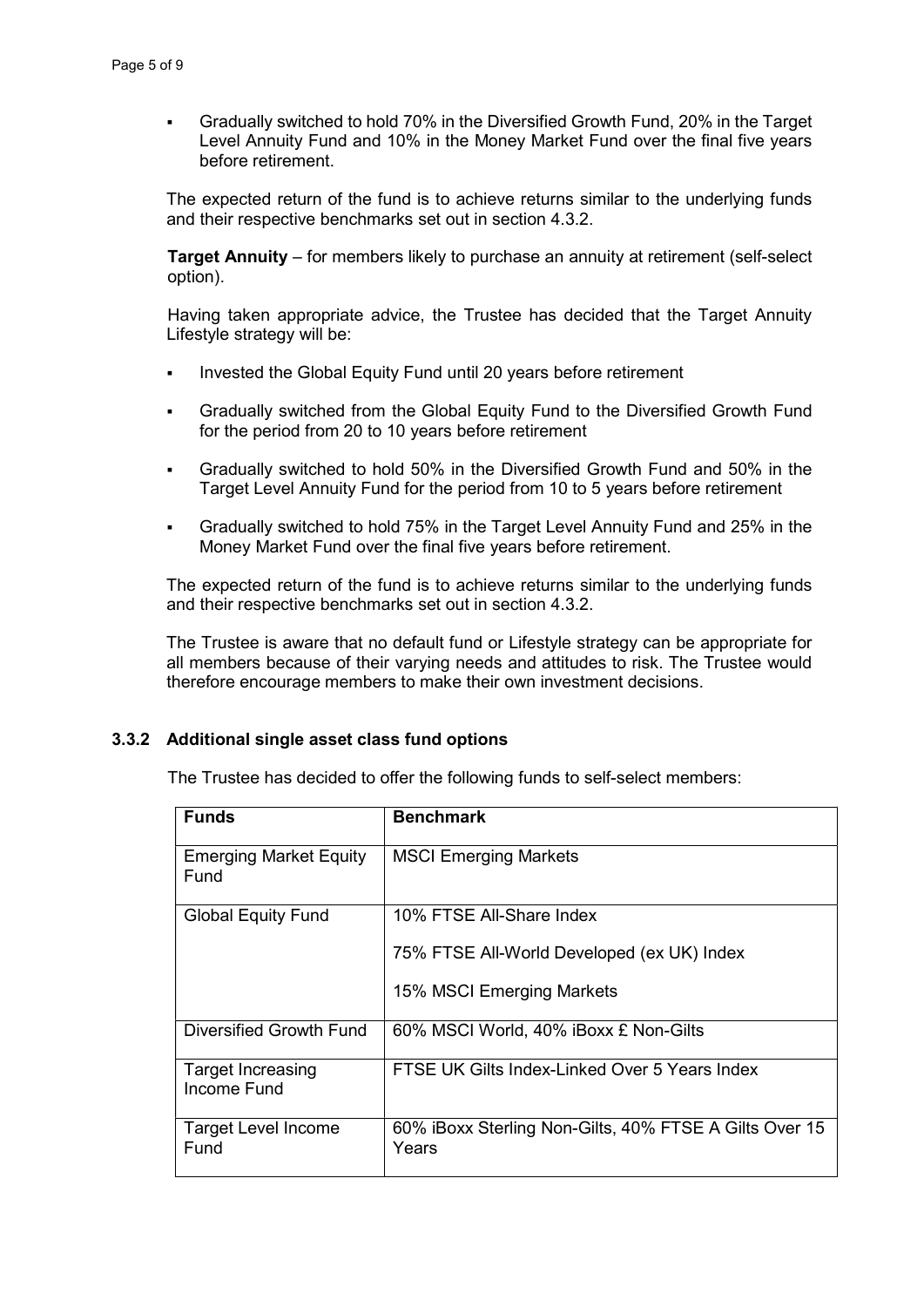| <b>Shariah Fund</b> | Dow Jones Islamic Market Titans 100 Index |
|---------------------|-------------------------------------------|
| Stewardship Fund    | FTSE All-Share Index                      |
| Money Market Fund   | 7 Day GBP LIBID                           |

Day-to-day management of the assets is at the discretion of the managers of the pooled funds.

Members should not make investment decisions on the basis of this document.

The Trustee believes that this strategy meets the investment objectives outlined in section 4.1 and controls the risks identified in section 4.2.

#### 4. Day-to-Day Management of the Assets

The day to day management of the assets has been delegated to a number of investment managers. The Babcock IC and DC Committee have taken steps to satisfy themselves that the managers have the appropriate knowledge and experience for managing the Scheme's investments and that they are carrying out their work competently.

For the DB section assets, the Babcock IC has determined, based on expert advice, a benchmark mix of asset types and ranges within which each appointed investment manager may operate.

The Babcock IC and DC Committee regularly review the continuing suitability of the Scheme's investments, including the appointed managers and the balance between active and passive management, which may be adjusted from time to time and reported to the Trustee. However, any such adjustments would be done with the aim of ensuring the overall levels of risk and return are consistent with those being targeted by the Trustee.

### 5. Additional Assets

Additional Voluntary Contributions ("AVCs") are invested in the same fund options as the Defined Contribution arrangements through a bundled arrangement with Aviva. In addition, a small number of members retain investments with Utmost Life & Pensions (previously via policies with Equitable Life) although these are expected to move to Aviva within the next 6-12 months.

#### 6. Realisation of Investments

The investment managers have discretion in the timing of realisation of investments.

For the DB section the Babcock IC monitors the allocation between the appointed managers and between asset classes.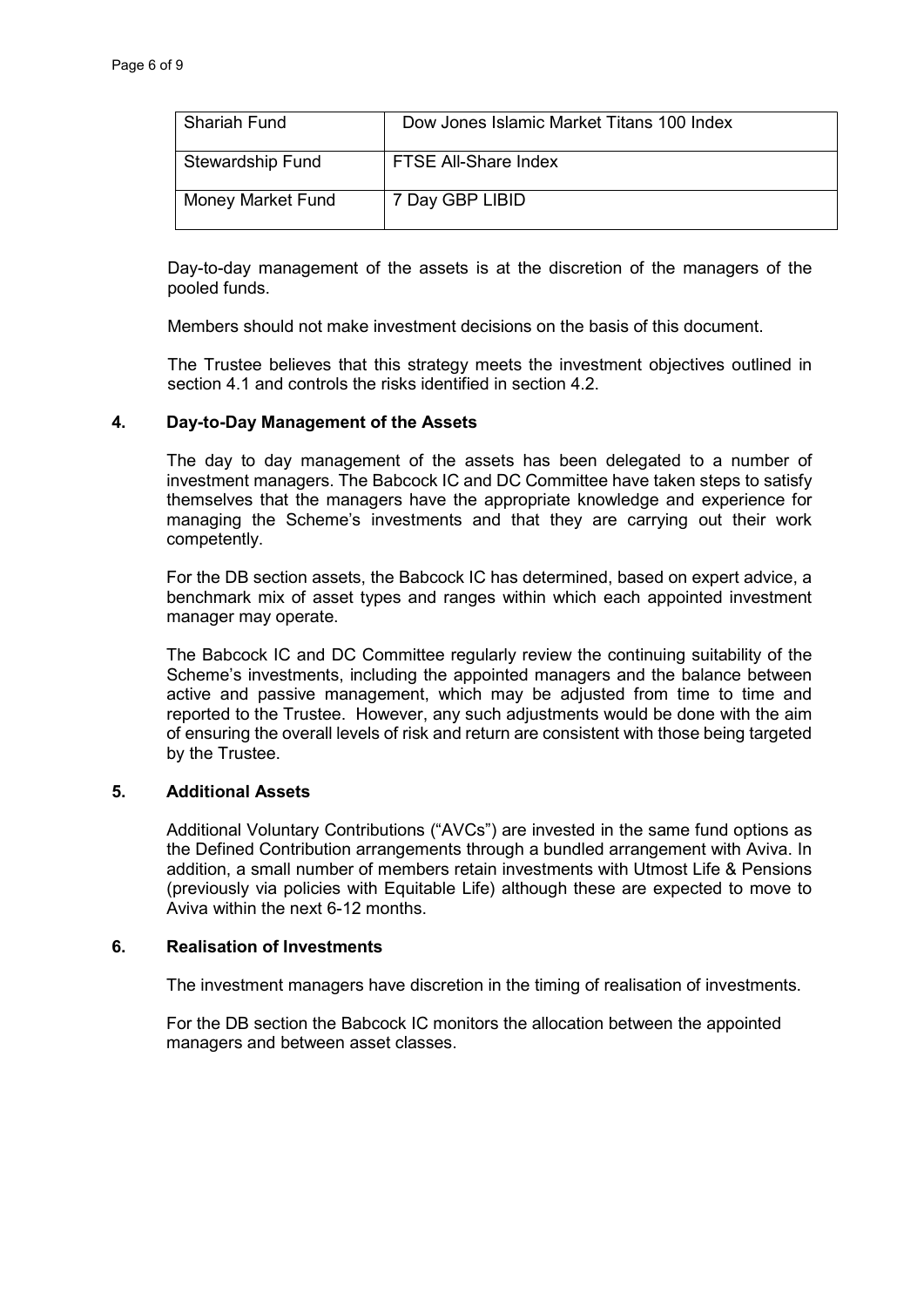### 7. Responsible Investment and Corporate Governance

The Trustee believes that environmental, social, and corporate governance ("ESG") factors may have a material impact on investment risk and return outcomes, and that good stewardship can create and preserve value for companies and markets as a whole. The Trustee also recognises that long-term sustainability issues, particularly climate change, present risks and opportunities that increasingly may require explicit consideration. The Trustee takes a pragmatic approach to ESG issues and considers the materiality in terms of both risk and return.

The Trustee has given appointed investment managers full discretion in evaluating ESG factors, including climate change considerations, and exercising voting rights and stewardship obligations attached to the investments, in accordance with their own corporate governance policies and current best practice, including the UK Corporate Governance Code and UK Stewardship Code. The Trustee encourages the Scheme's DB and DC managers to comply with the UK Stewardship Code.

The Trustee has communicated to the DB section managers (via the IC) clear expectations that the Scheme's investment managers consider the risks and return opportunities that may arise by considering ESG factors within their overall investment processes. The Trustee (via the DC Committee) undertakes annual ESG monitoring of several of the DC Section managers and will consider how to extend this to other DC Section managers in future.

The Trustee considers how ESG, climate change and stewardship is integrated within investment processes in appointing new investment managers and monitoring existing investment managers.

The Trustee also considers the investment adviser's assessment of how each of the DB section investment managers embed ESG into their investment process and how the managers' responsible investment philosophy aligns with the Trustee's responsible investment policy. This includes the investment managers' policy on voting and engagement. The Trustee will use this assessment in decisions around selection, retention and realisation of manager appointments.

The Trustee can regularly review the decisions made by their managers, including voting history (in respect of equities) and engagement activity, and can challenge such decisions to try to ensure the best long term performance over the medium to long term. In addition, the Trustee carries out regular reviews of the DB managers' ESG policies and actively engages with DB managers to better understand their processes.

Monitoring is undertaken on a regular basis. The Trustee has not currently set any investment restrictions on the appointed investment managers in relation to particular products or activities. Investment managers are aware that their continued appointment is based on their success in delivering the mandate for which they have been appointed to manage. If the Trustee is dissatisfied, then they may look to replace the manager.

Member views are not taken into account in the selection, retention and realisation of investments. DC members have the opportunity to choose from a range of funds which includes an ESG focussed fund and a Shariah fund to allow them to express their views in this regard.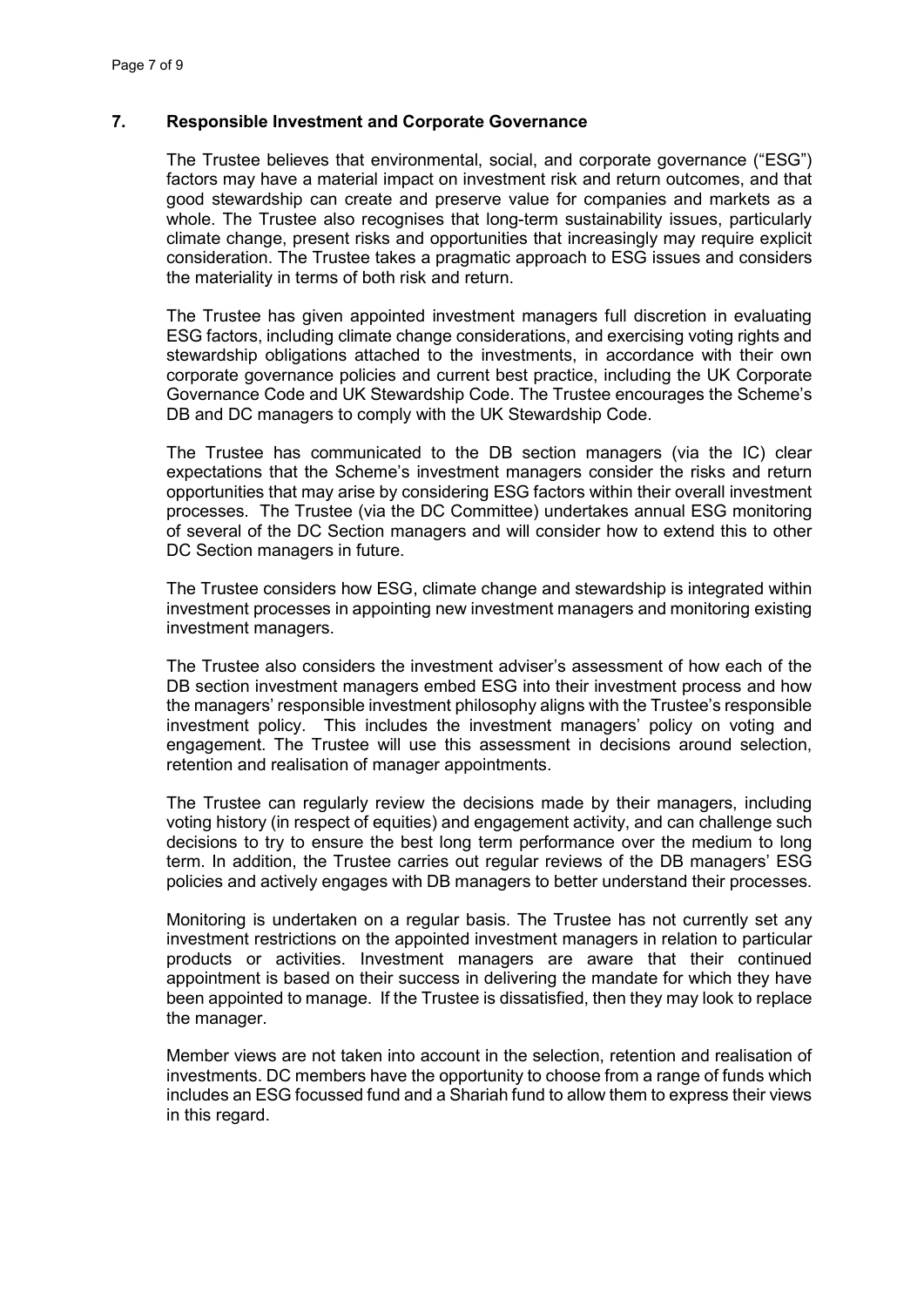### 8. Investment Manager Appointment, Engagement and Monitoring

In line with sections 2-3 of the SIP, investment managers are appointed based on their capabilities and, therefore, their perceived likelihood of achieving the expected return and risk characteristics required for the asset class for which they are selected.

### DC Section

Alignment between an investment manager's management of the DC Section's assets and the Trustee's policies and objectives is a fundamental part of the appointment process of a new investment manager. As the DC Section only invests in pooled investment funds, the Trustee cannot directly influence or incentivise investment managers to align their management of the funds with the Trustee's own policies and objectives.

However, the Trustee will seek to ensure that, in aggregate, its portfolio is consistent with the policies set out in this Statement, in particular those required under regulation 2(3)(b) of the Occupational Pension Schemes (Investment) Regulations (2005). The Trustee will also seek to ensure that the investment objectives and guidelines of any particular investment fund used are consistent with its own policies and objectives. Furthermore, the Trustee will seek to understand the investment manager's approach to sustainable investment (including engagement).

The Trustee is responsible for monitoring the investment funds and managers. As part of this, the Trustee will provide investment managers with the most recent version of this Statement of Investment Principles (SIP) on an annual basis and ask managers to explicitly confirm whether they believe there is any misalignment between the objectives and guidelines of the fund(s) they manage on behalf of the Plan, or the manager's approach to sustainable investment, and the Trustee's policies as documented in the SIP.

Should the Trustee's monitoring processes reveal that an investment fund's objectives and guidelines, or an investment manager's approach to sustainable investment, do not appear to be sufficiently aligned with the Trustee's policies, the Trustee will engage with the investment manager to ascertain the reasons for this and whether closer alignment can be achieved. If this is not possible the Trustee may look to replace the fund.

The Trustee appoints its investment managers with an expectation of a long-term partnership, which encourages active ownership of the Plan's assets. For most of the DC Section investments, the Trustees expects the investment managers to invest with a medium to long time horizon, and to use their engagement activity to drive improved performance over these periods.

When assessing an investment manager's performance, the focus is on longer-term outcomes, and the Trustee would not expect to terminate an investment manager's appointment based purely on short term performance. However, an investment manager's appointment could be terminated within a shorter timeframe due to other factors such as a significant change in business structure or the investment team

Investment managers are paid a fee expressed as a percentage of assets managed, in line with normal market practice, for a given scope of services which includes consideration of long-term factors and engagement.